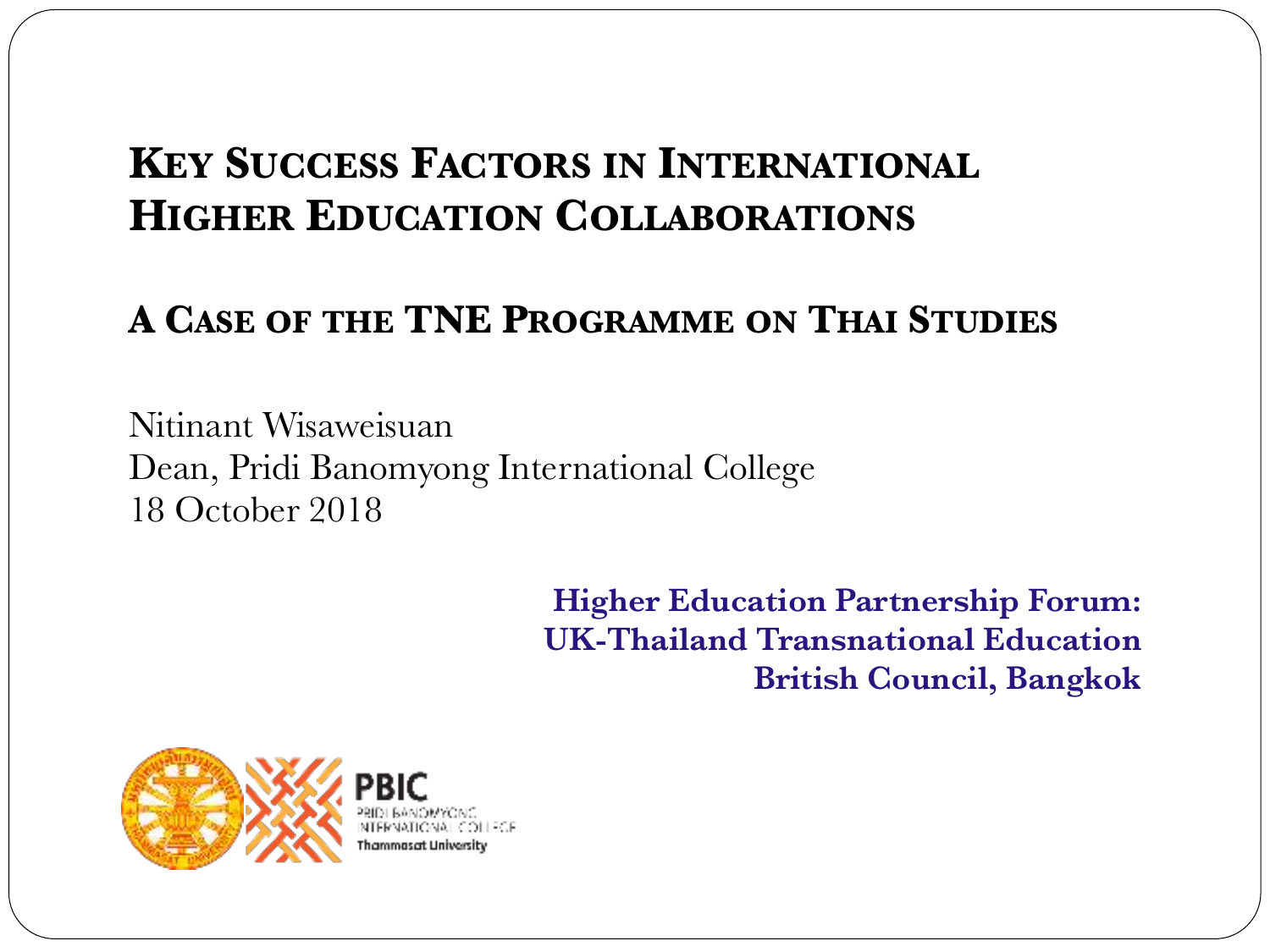# **THAMMASAT UNIVERSITY**





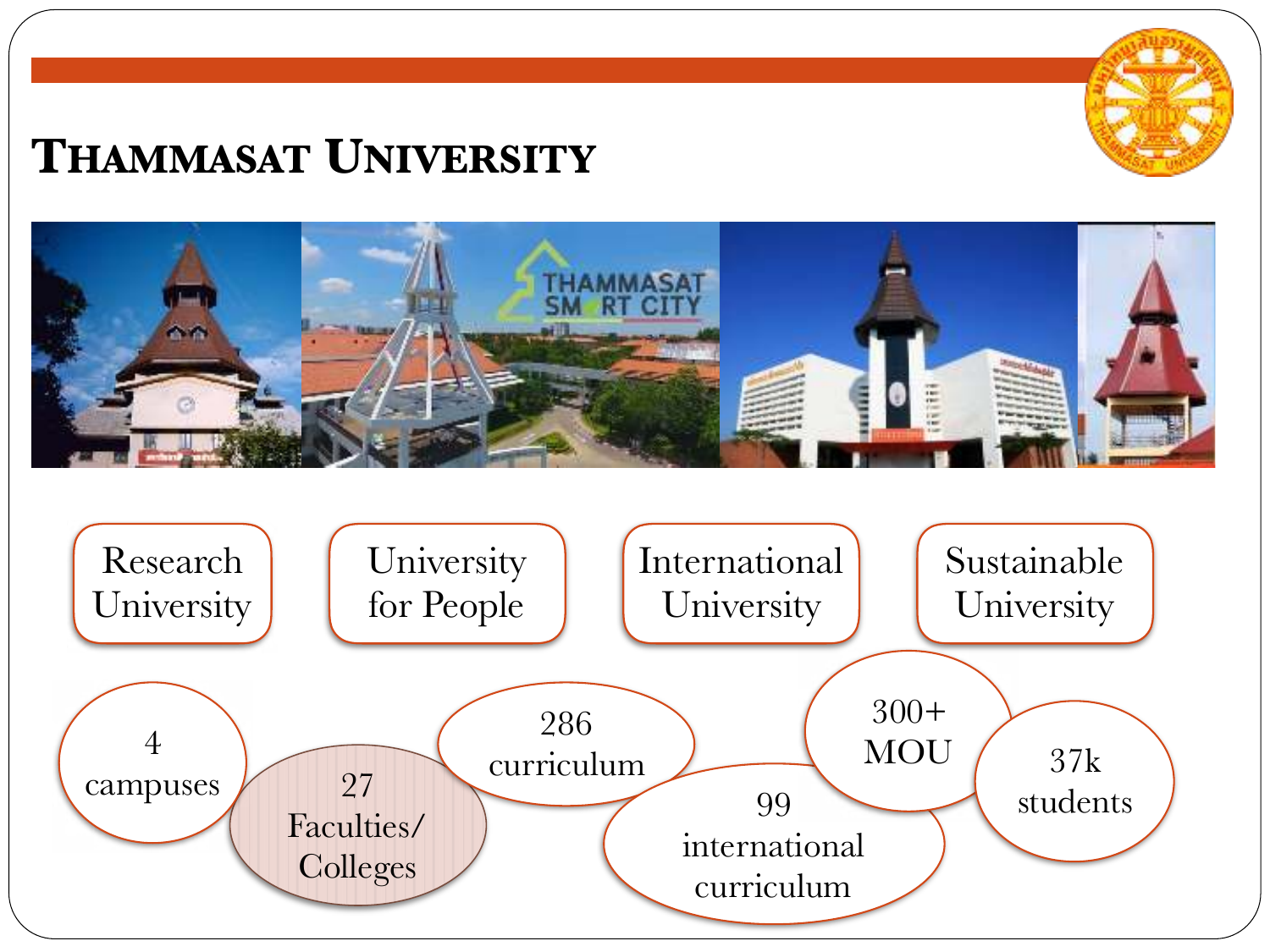# University-University Partnership 300+ MOUs in 40+ countries



Student exchange/ area studies/ faculty exchange/ research collaboration/ short programme

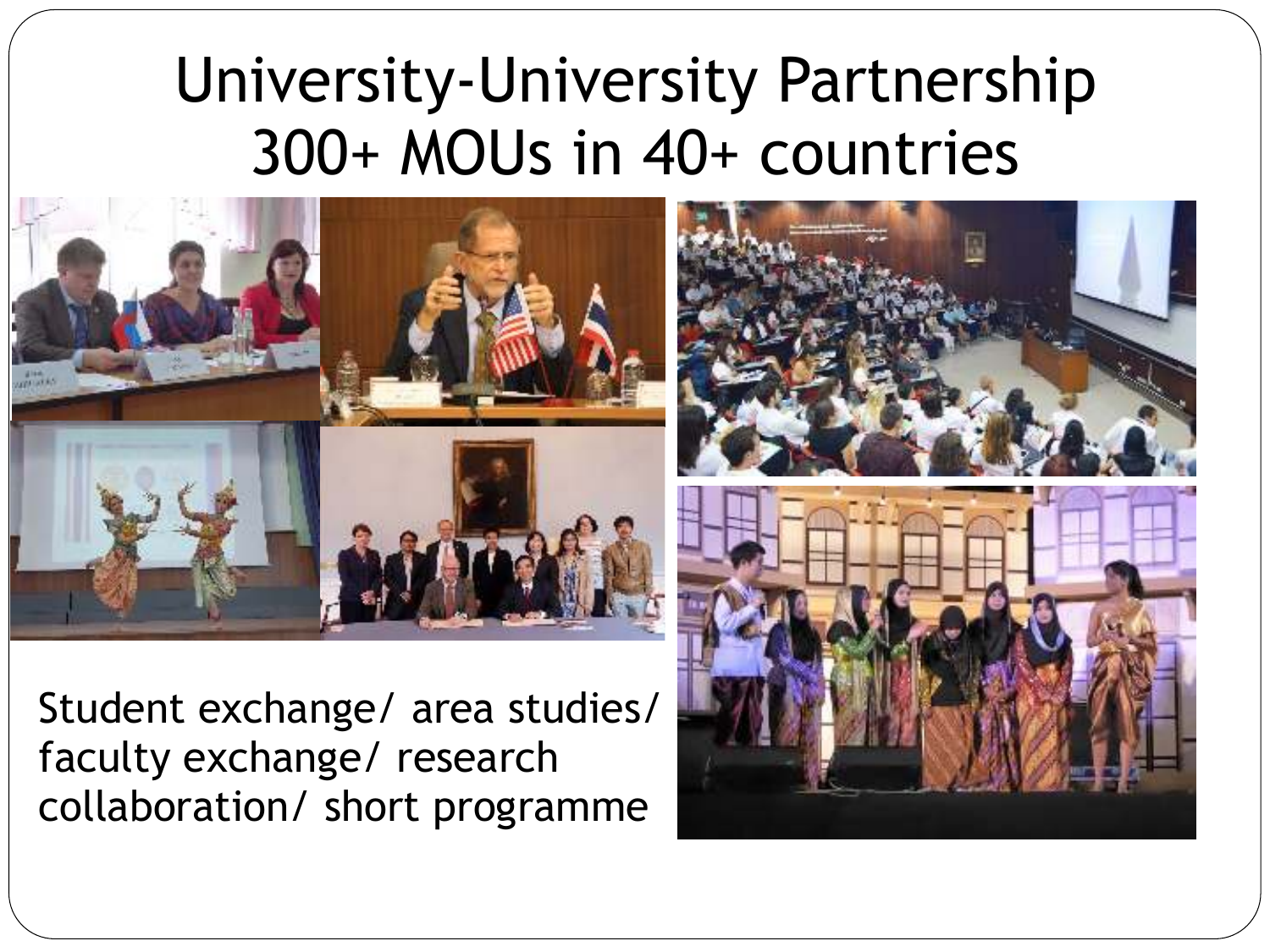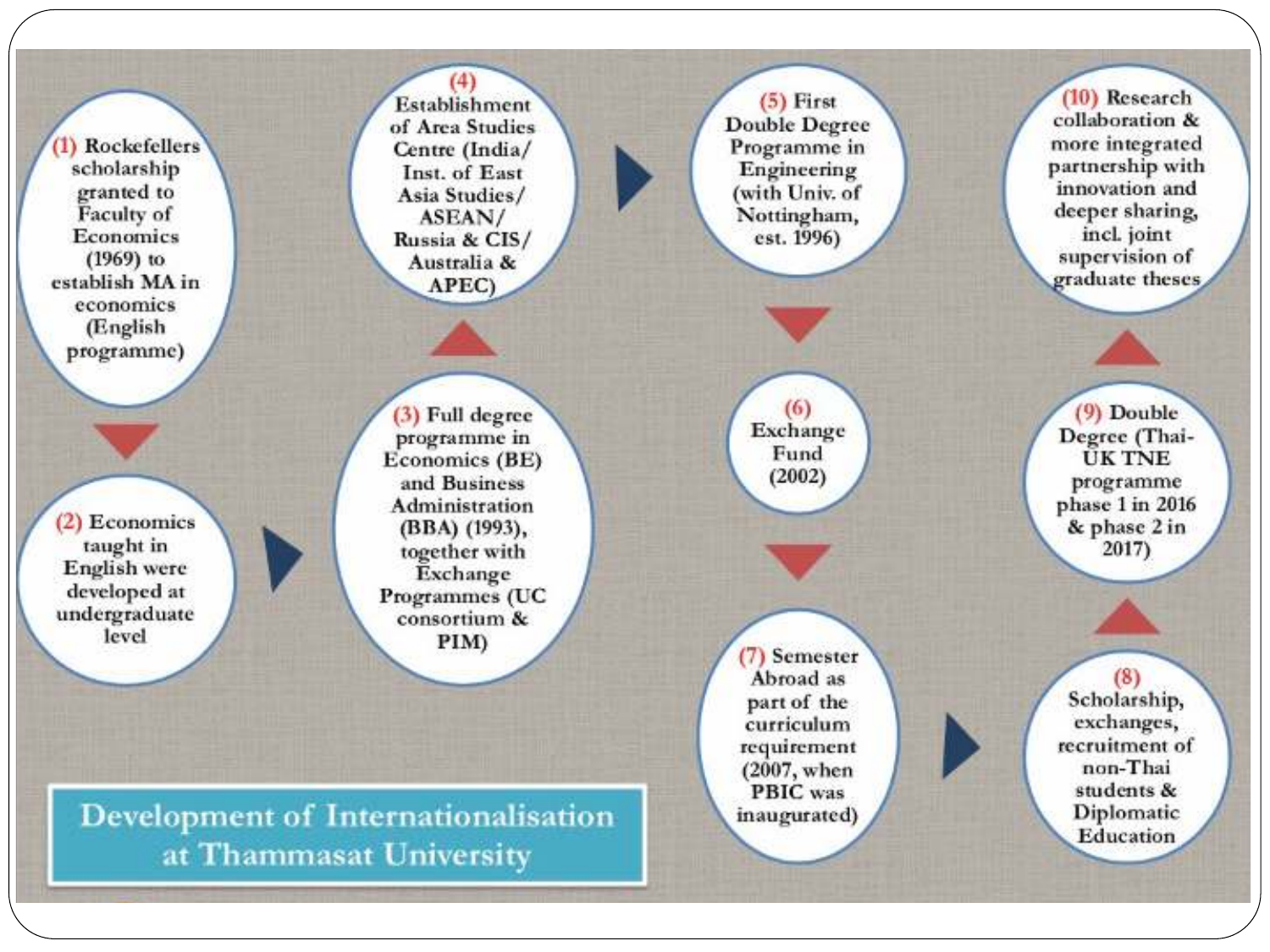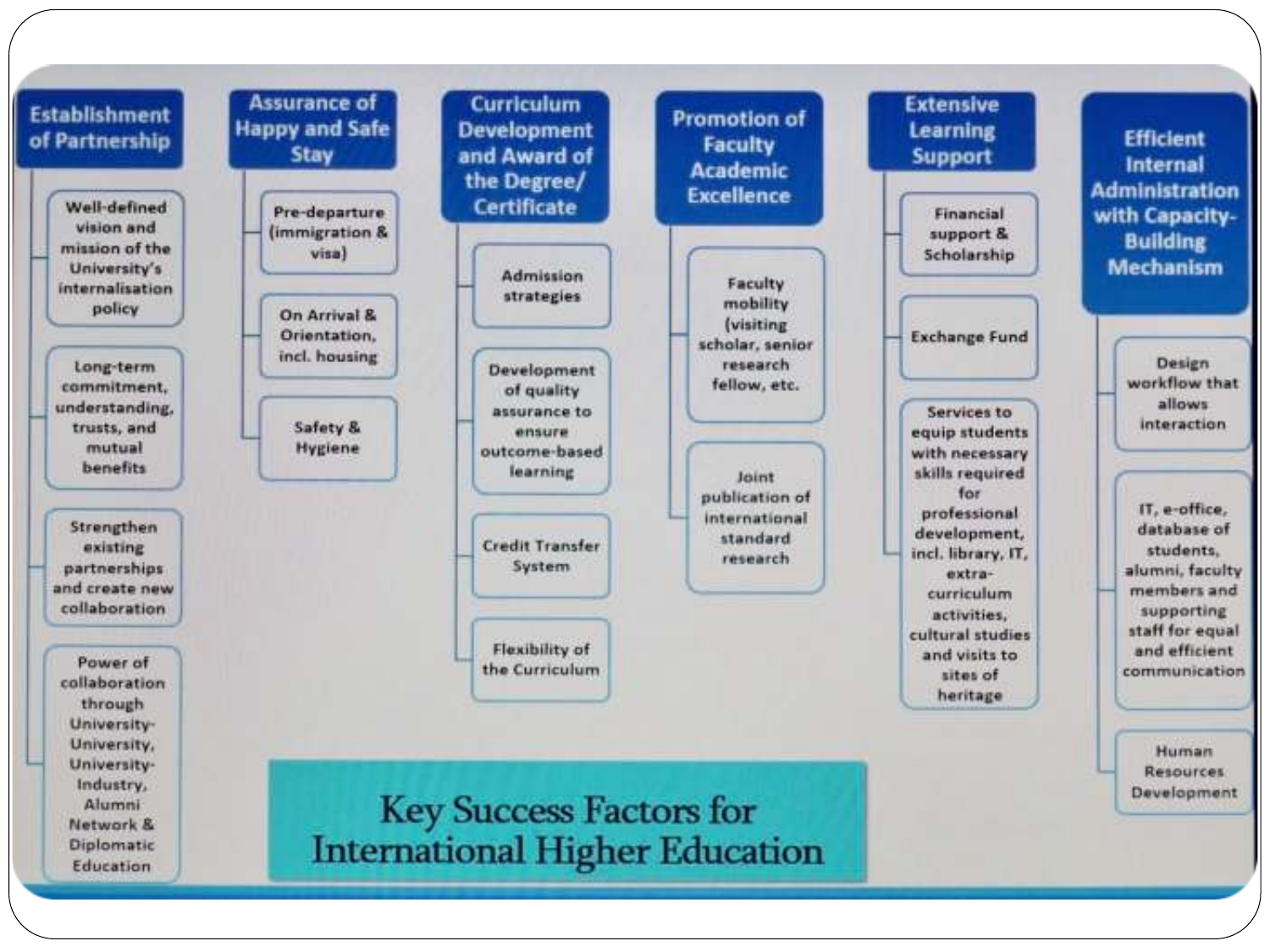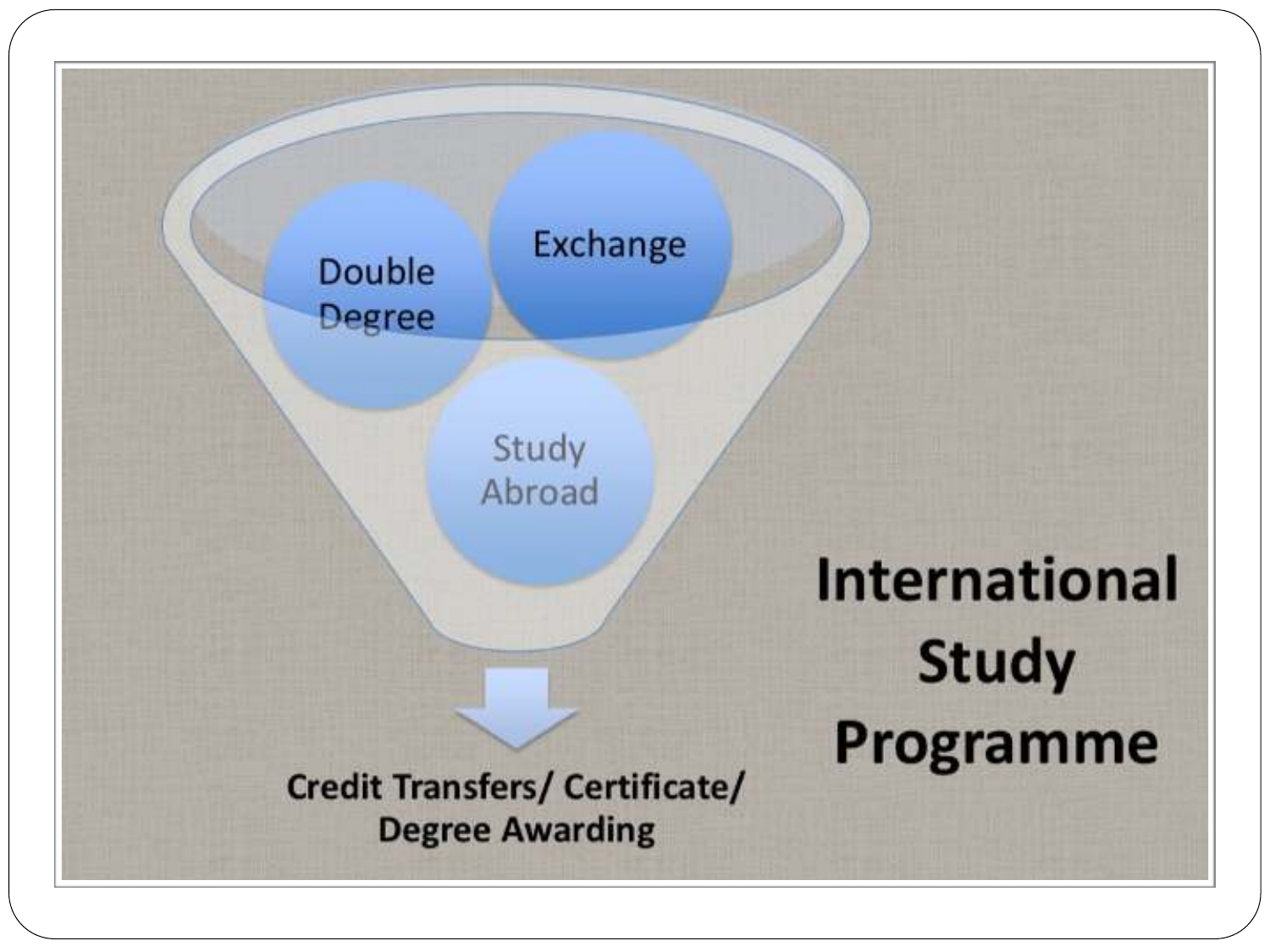### **PRIDI BANOMYONG INTERNATIONAL COLLEGE**





Located on the eastern bank of the Chao Phraya River at Ta Prachan

As a commitment to the internationalisation of Thammasat University, the College was established in 2008 to introduce unique interdisciplinary area-studies programmess taught in English.

Of particular emphasis are programmes and degrees created in collaboration with leading universities overseas.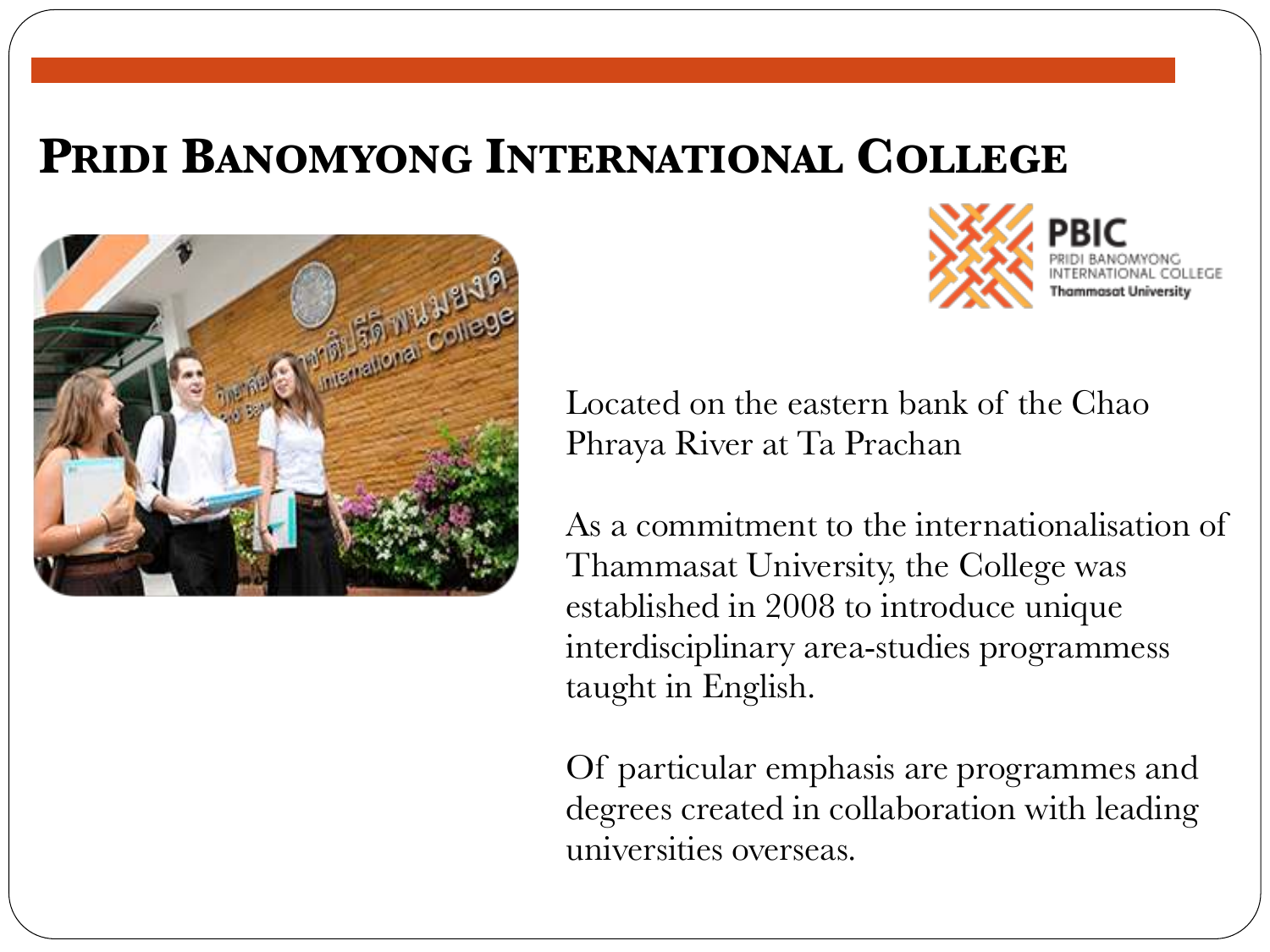# **CORE COMPETENCIES**



**(I)**  Curriculum: interdisciplinary, international and integrationoriented

# **(II)**

Extensive public-private partnership with both domestic and international organisations

### **(III)**

Faculty members with high capacity in research in specialised areas and extensive engagement in policy recommendations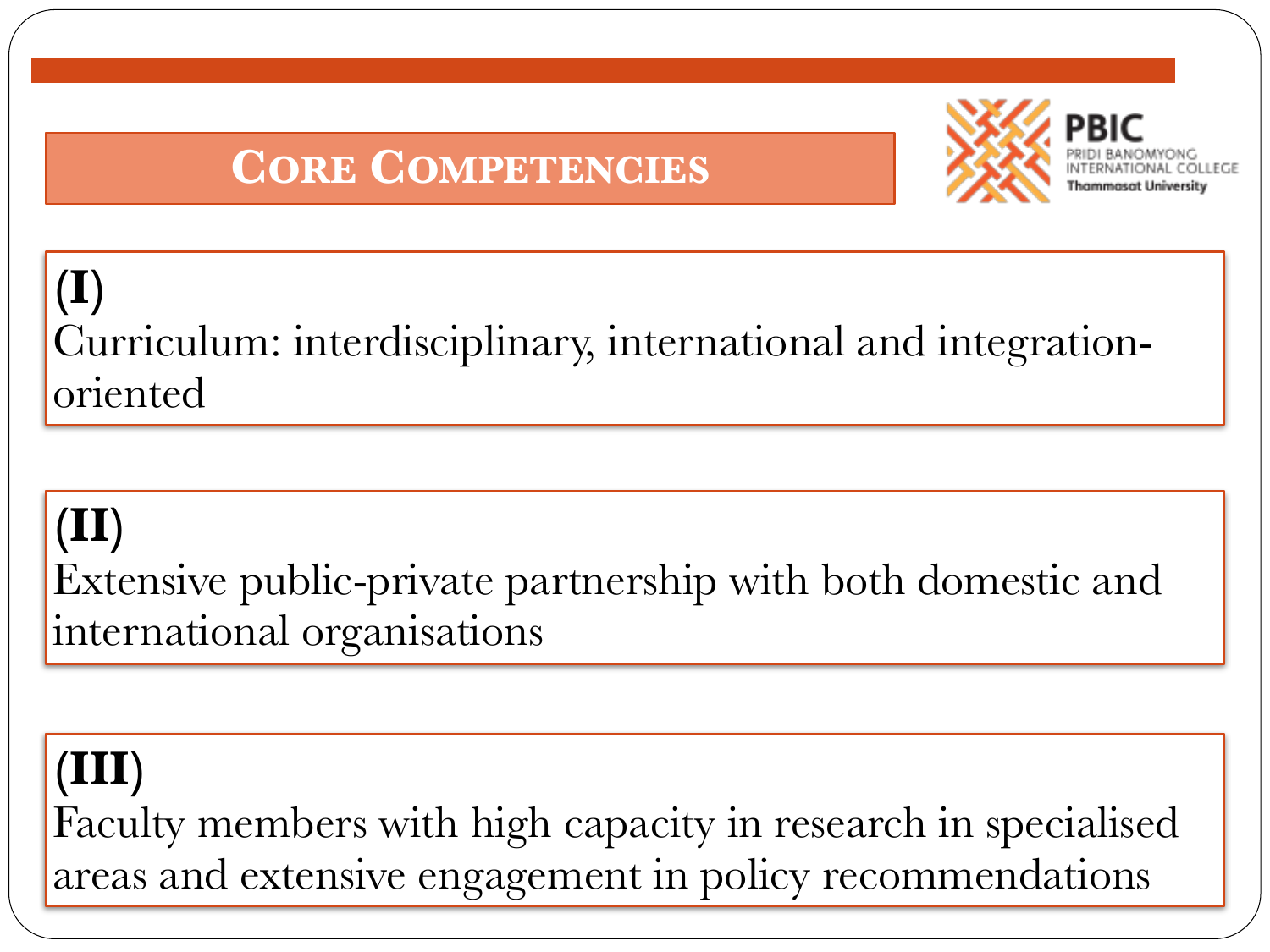

**PBIC** MYONG. INTERNATIONAL COLLEGE **Thammasat University** 

# B.A. Degree Programme

- B.A. in Thai Studies
- B.A. in Chinese Studies
- B.A. in Indian Studies

### **Total Credits:** 129 credits

General Basic Courses (30)

Interdisciplinary Core Courses (18)

Thematic Courses (57)

Minor & Electives (21)

Internship (3)

A Semester Abroad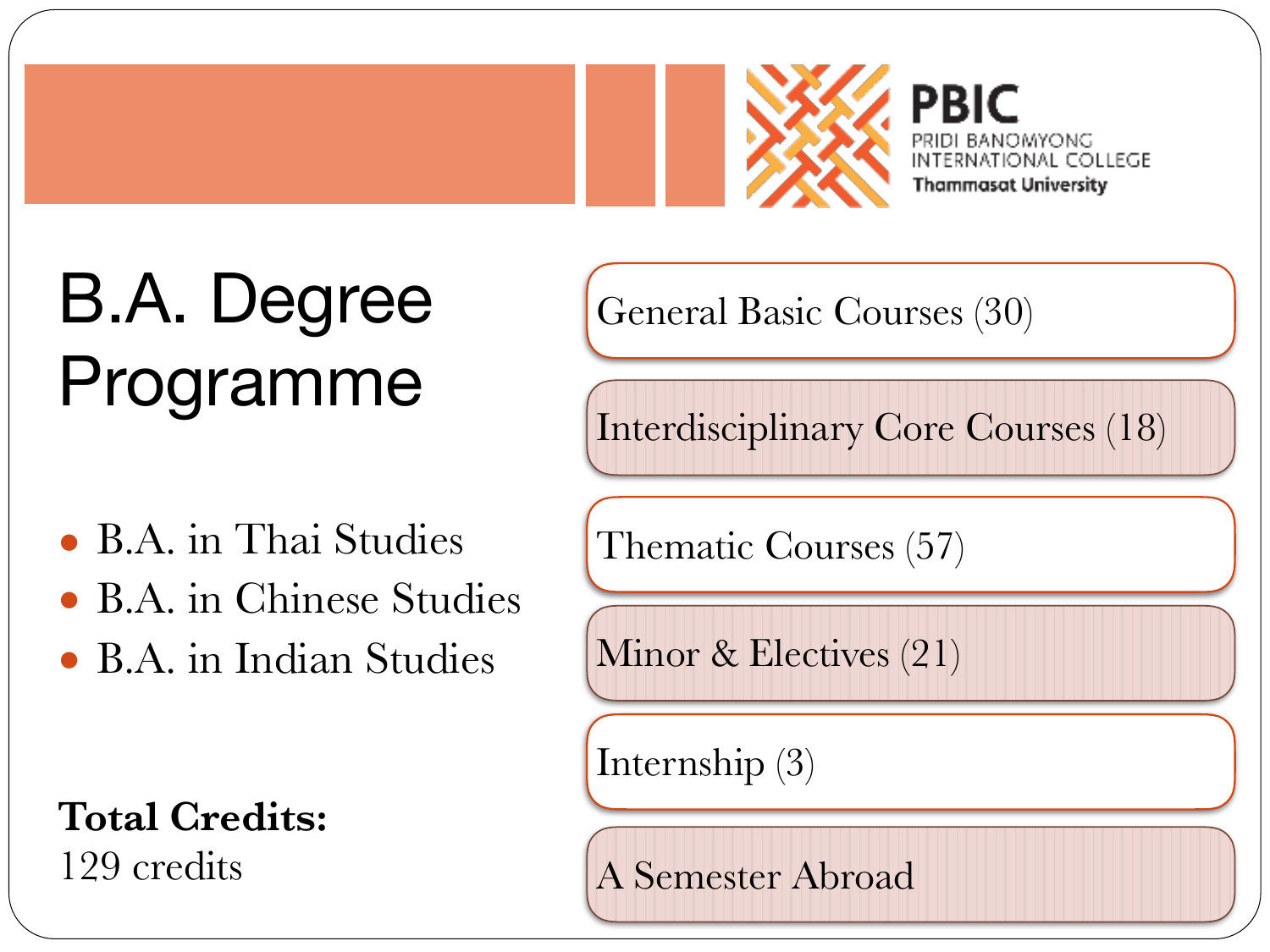

# **Thai Studies**

Interdisciplinary study with thematic courses on economic development, politics, business opportunities, society, contemporary issues, language and culture of Thailand and relations to the world.

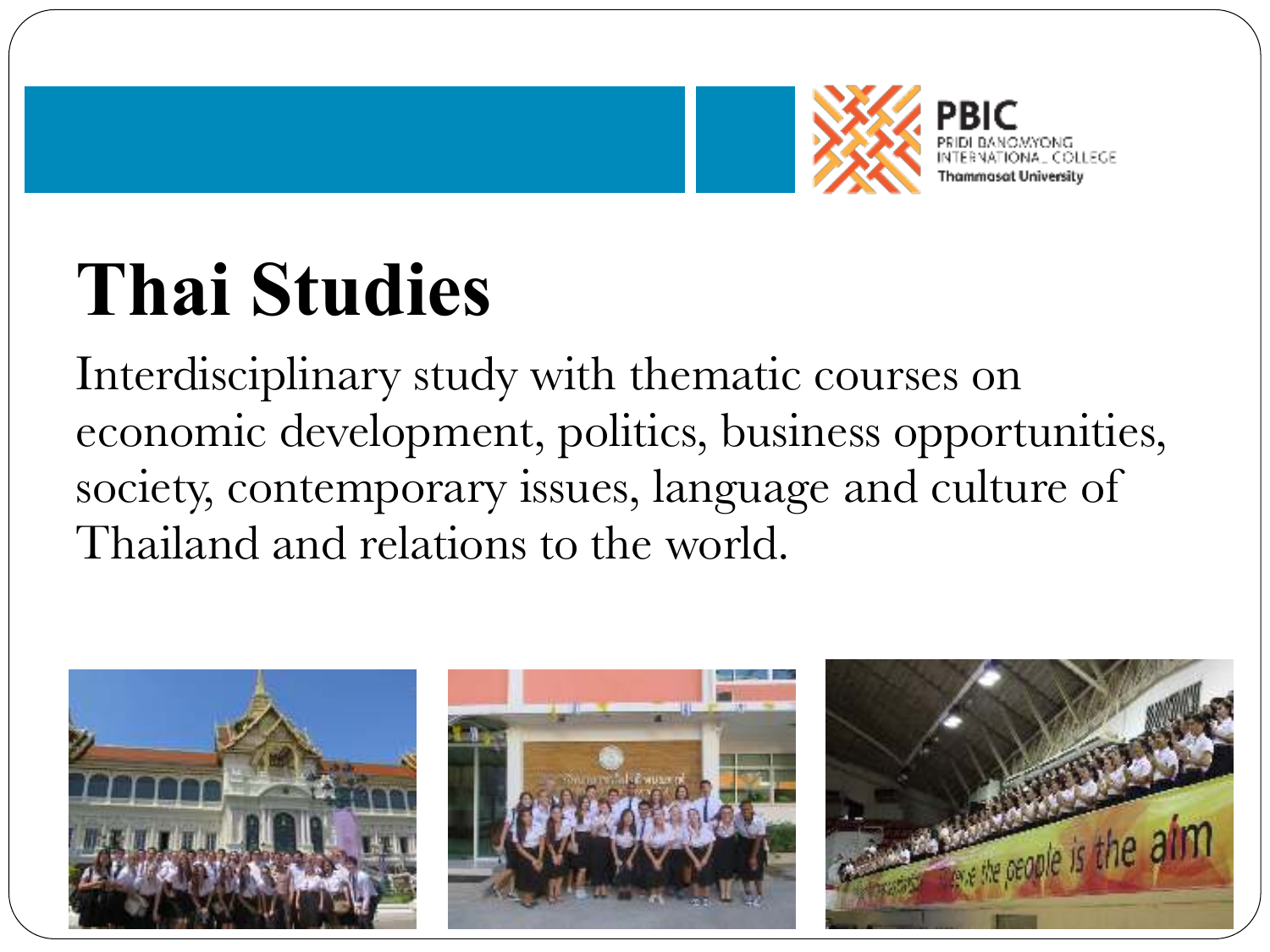

# **Interdisciplinary Core Courses**

#### **Core Courses**

*PD 201 Principle of Law for Social Justice PD 202 Intercultural Communication PD 203 Presentation and Public Speaking PD 204 Data Science PD 205 Multilateralism and International Organisation PD 301 Social Science Research Methods*

> **Sample Specialised/ Thematic Courses** *THS 201 Religious Inter-faiths THS 324 Thai Dances and Music Appreciation THS 231 Thai Cuisine THS 233 Media and Entertainment in Thailand THS 331 Thai Traditional Medicine THS 343 Society and Culture of Thailand*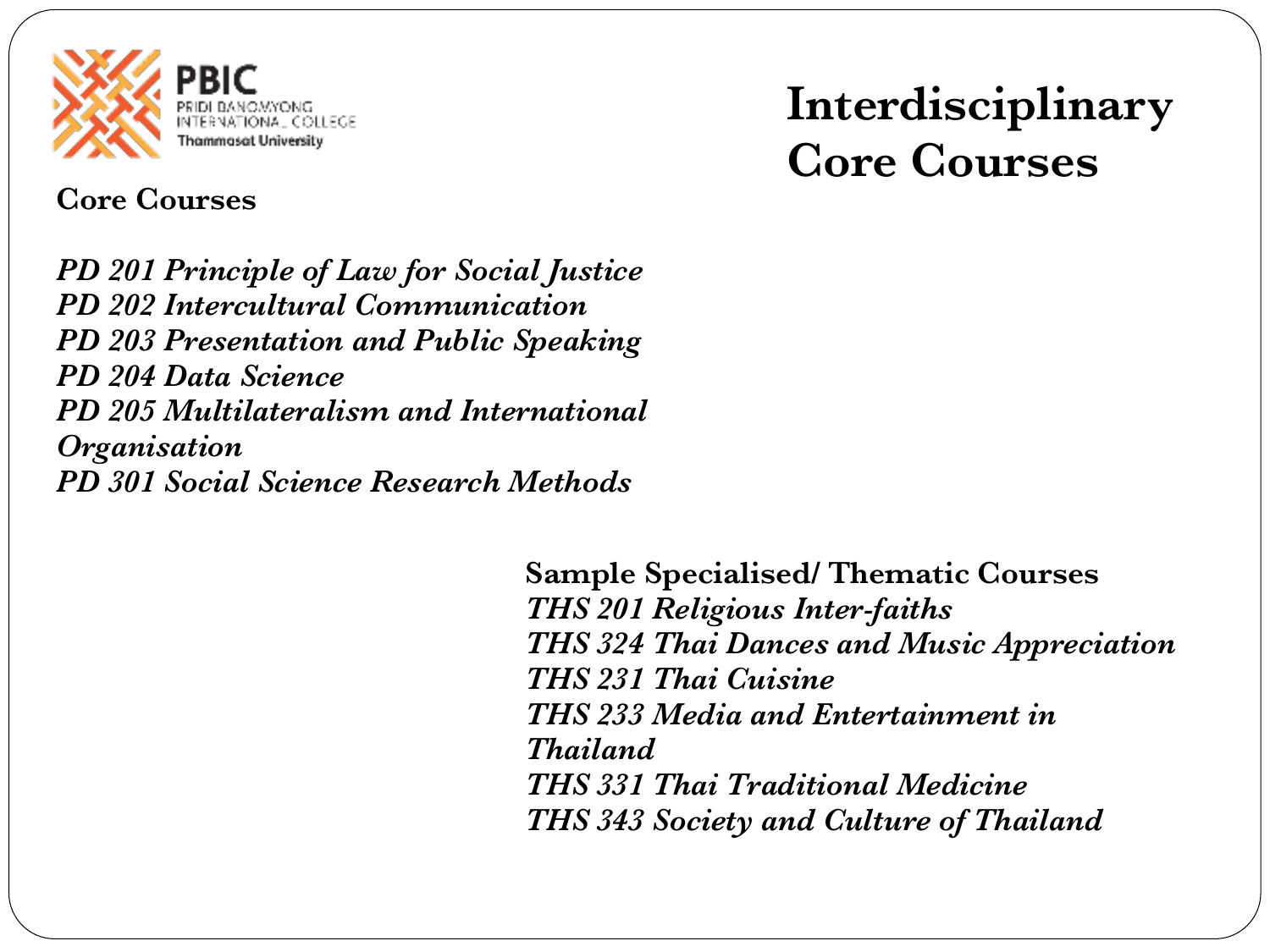

# **Desirable Qualities of Graduates**

*Educating good citizens of the world with frontier knowledge and understanding of diversity, analytical thinking, intercultural communication skills, and adaptive capacity, who can solve problems in real life with virtues and responsibility*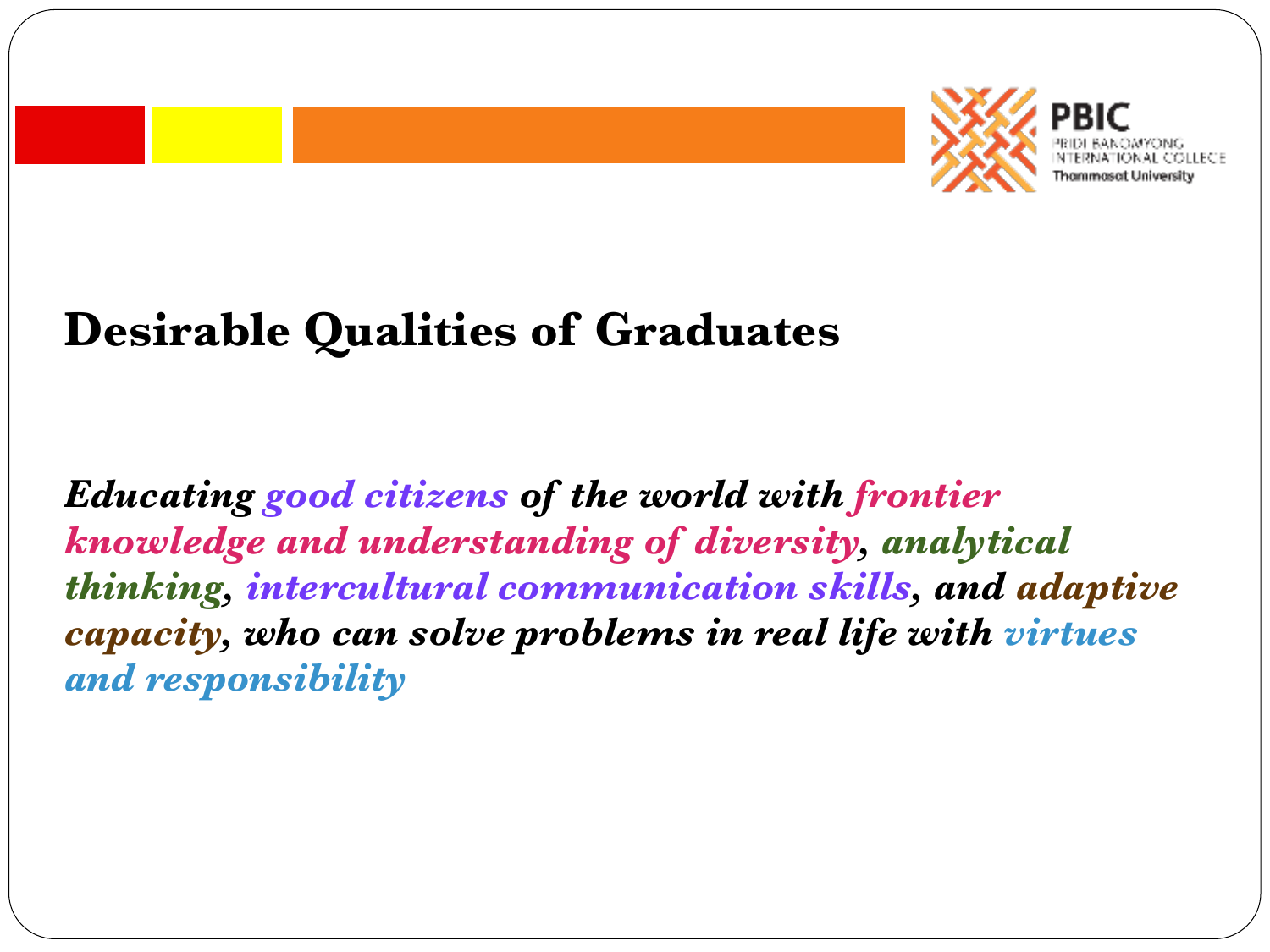

# **Thai Studies Certificate & Summer Program**

Designed for undergraduate students and individuals who wish to learn about Thailand, with emphasis on current issues and socio-economic development, Thai culture and society. Students will enjoy extensive interaction among instructors and international students as well as cultural exposures.

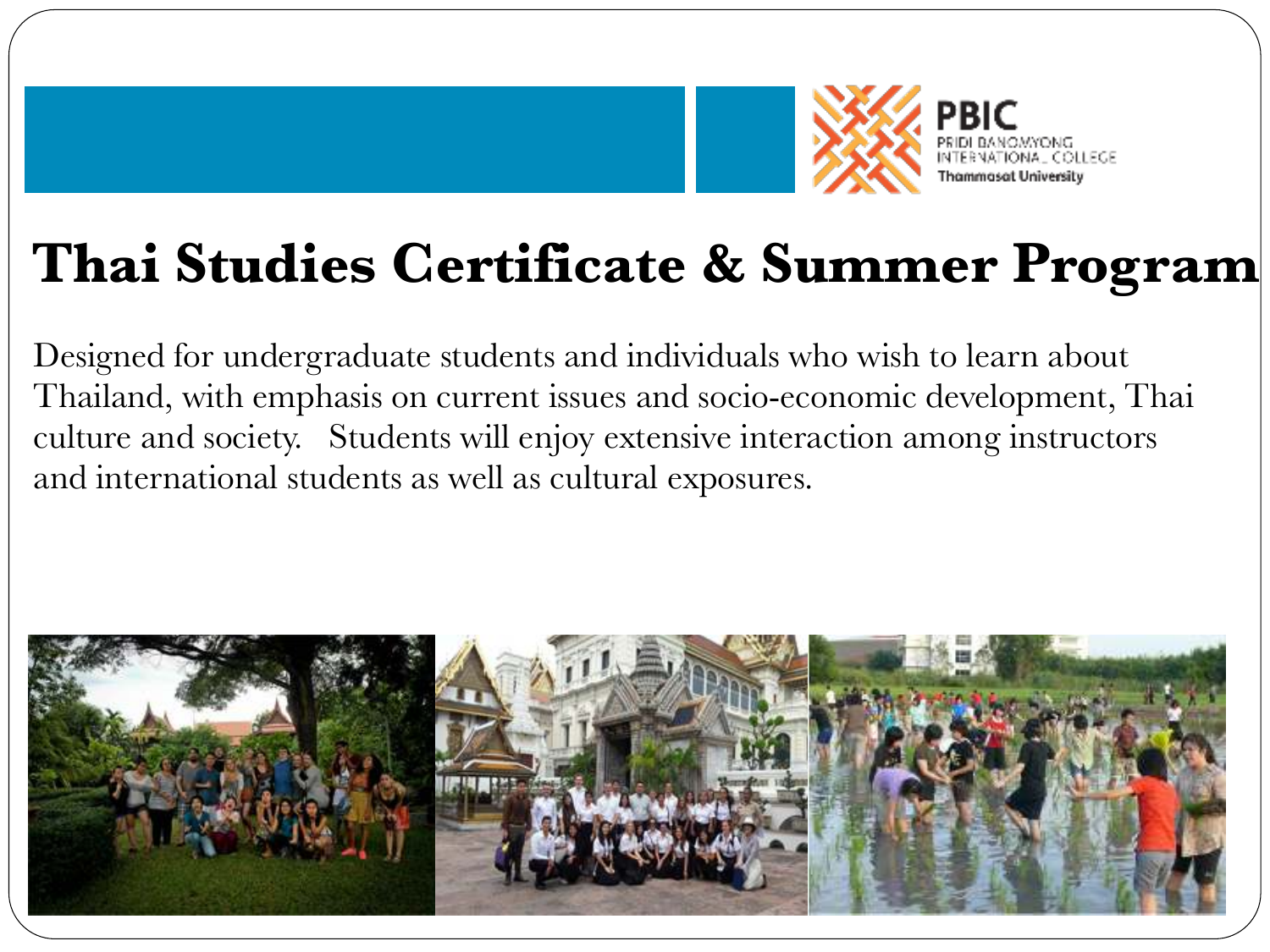

Initiative of the double degree through the Thailand-UK TNE 4.0















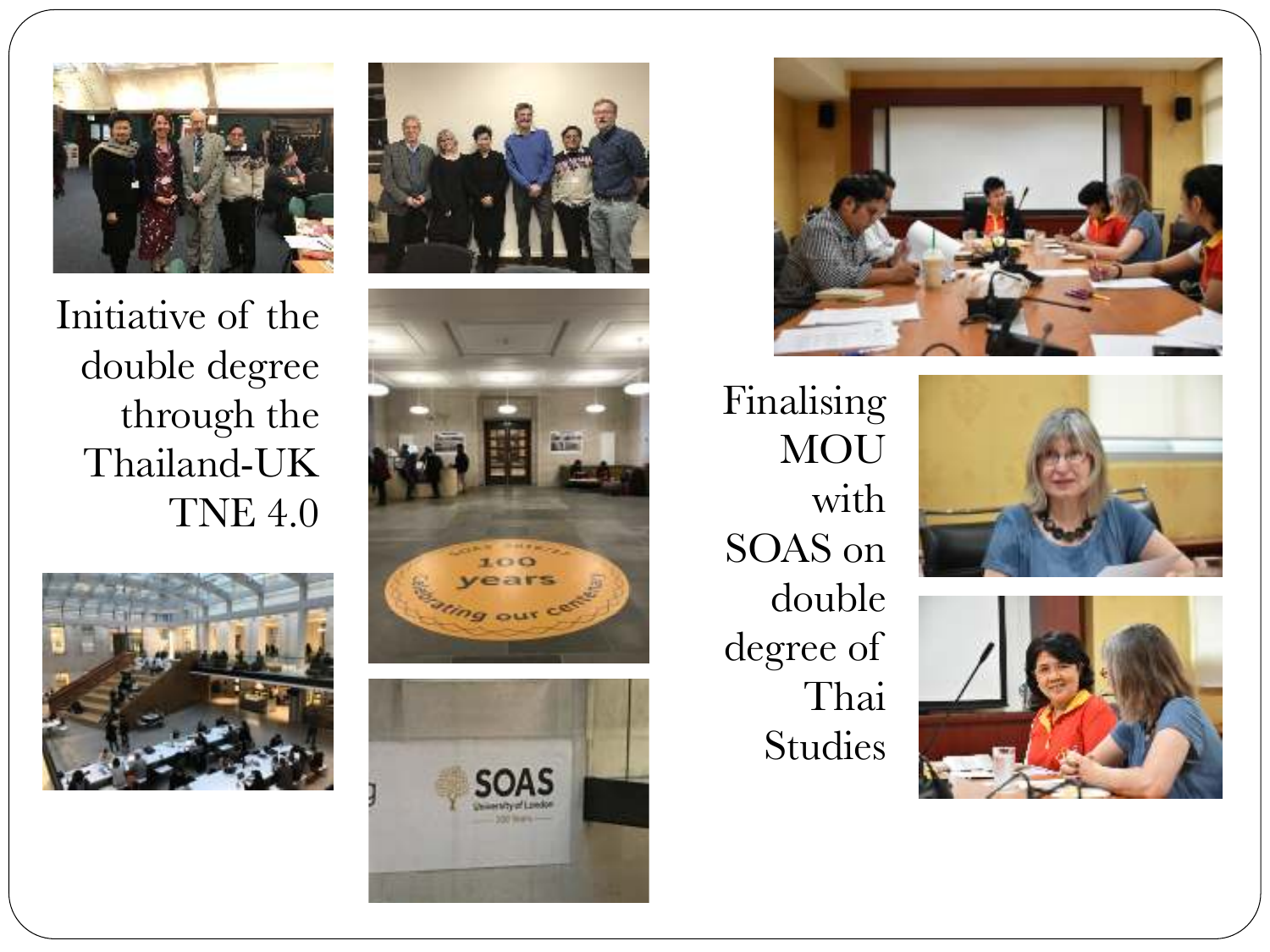# **DEGREE REQUIREMENT**

**B.A. Thai Studies** (4 years with option of taking a semester or a year on student exchanges under Thammasat University agreement.)

*Two semesters a year (with a summer as an option.). Each semester lasts 15 weeks, each course is conducted 3 hours per week.* 

# **2+2 Double Degree**





# B.A. in Thai Studies & B.A. in South East Asia Studies

Pridi Banomyong International College, Thammasat University and School of Languages, Cultures and Linguistics at SOAS, University of London. Students who successfully complete their studies at both institutions, shall be eligible to have conferred upon them a BA degree in Southeast Asian Studies awarded by SOAS and BA in Thai Studies by Thammasat University.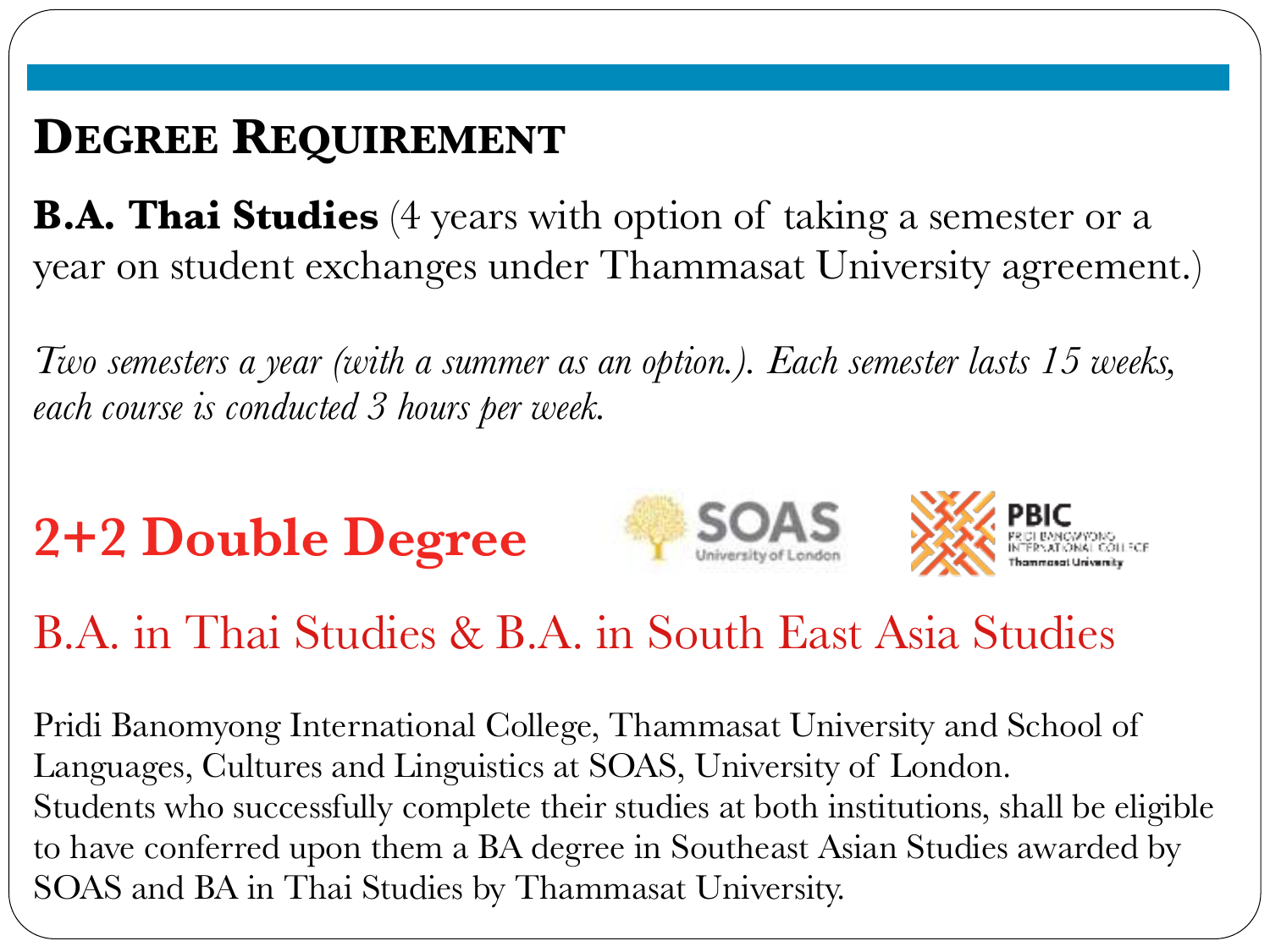













œ





 $\label{eq:2} \begin{array}{ll} \textit{Weleom:} \textit{Twigates of theckshup on}\\ \textit{``Theiland - UK Researcher} \textit{This''} \\ \textit{rat becomes at the best of OCA's T-const.}\\ \textit{In this''} \\ \textit{In this''} \\ \textit{In this''} \\ \textit{In this''} \\ \textit{In this''} \\ \textit{In this''} \\ \textit{In this''} \\ \textit{In this''} \\ \textit{In this''} \\ \textit{In this''} \\ \textit{In this''} \\ \textit{In this''} \\ \textit{In this''} \\ \textit{In this''} \\ \textit{In this''} \\ \textit{In this''} \\ \$ **CIALIANA** 

**BMA** Bien

显相图 調子

814 3P\*

**BASE STOP** 

**MARK BOOK** 三位 首任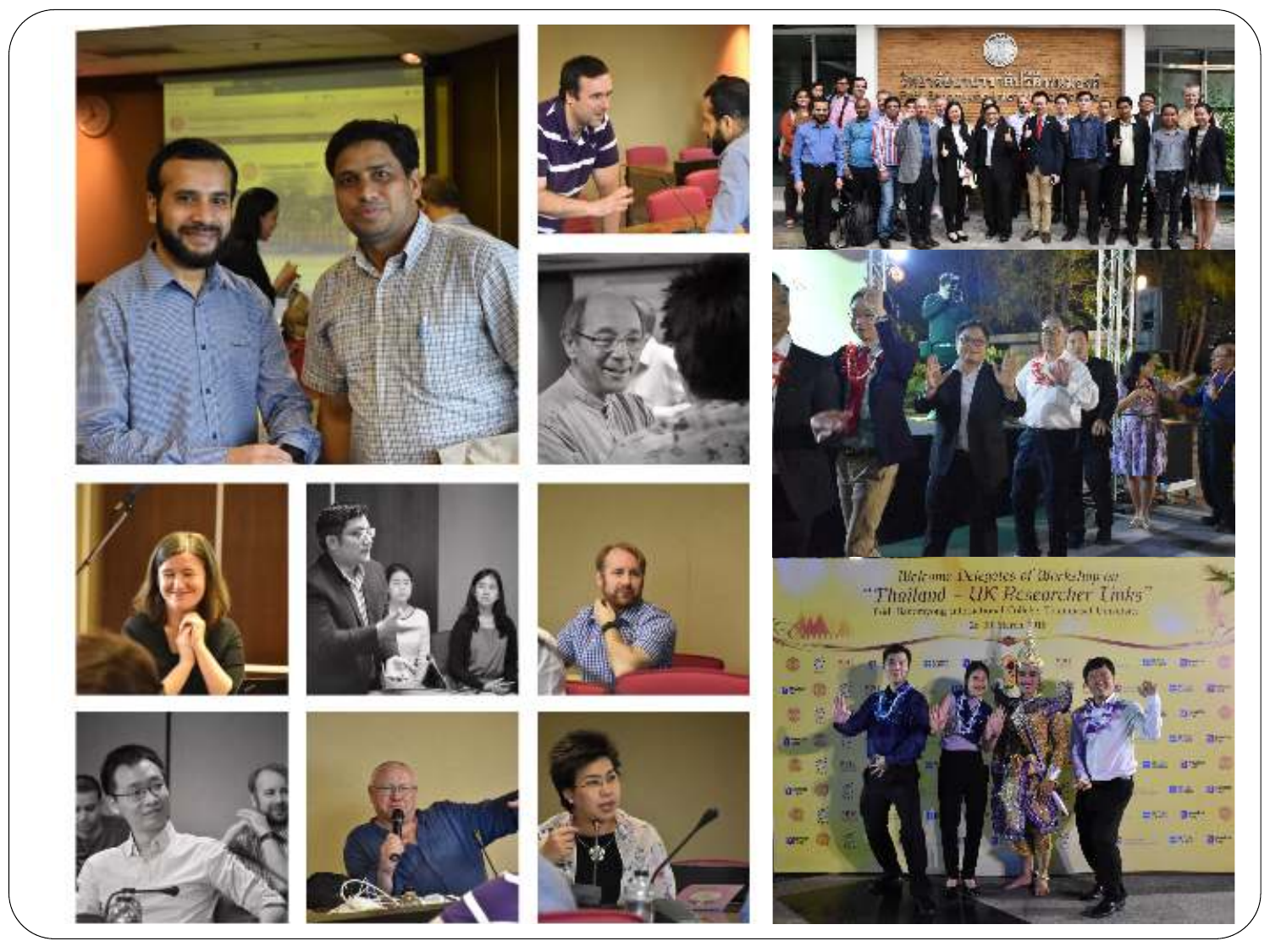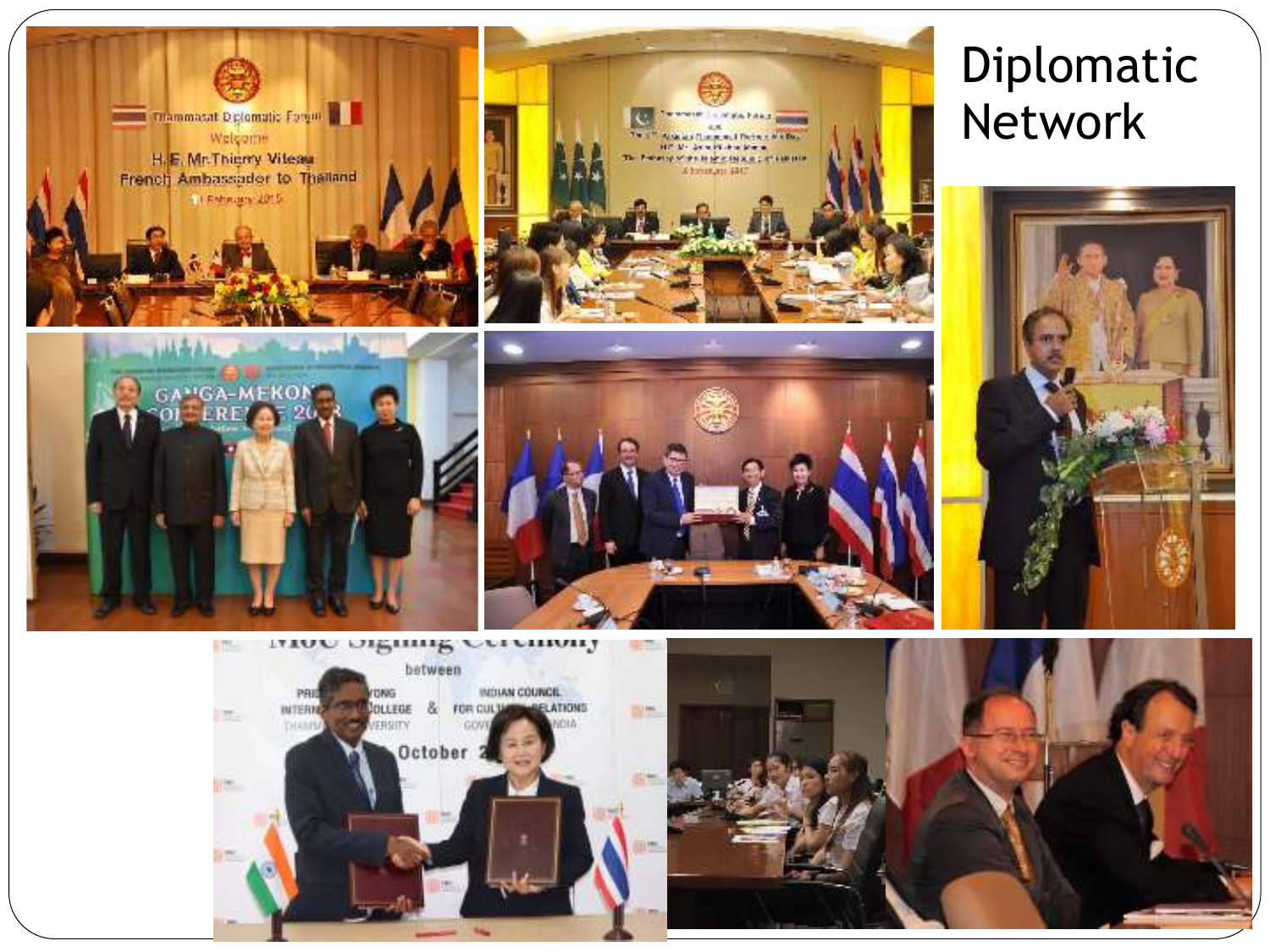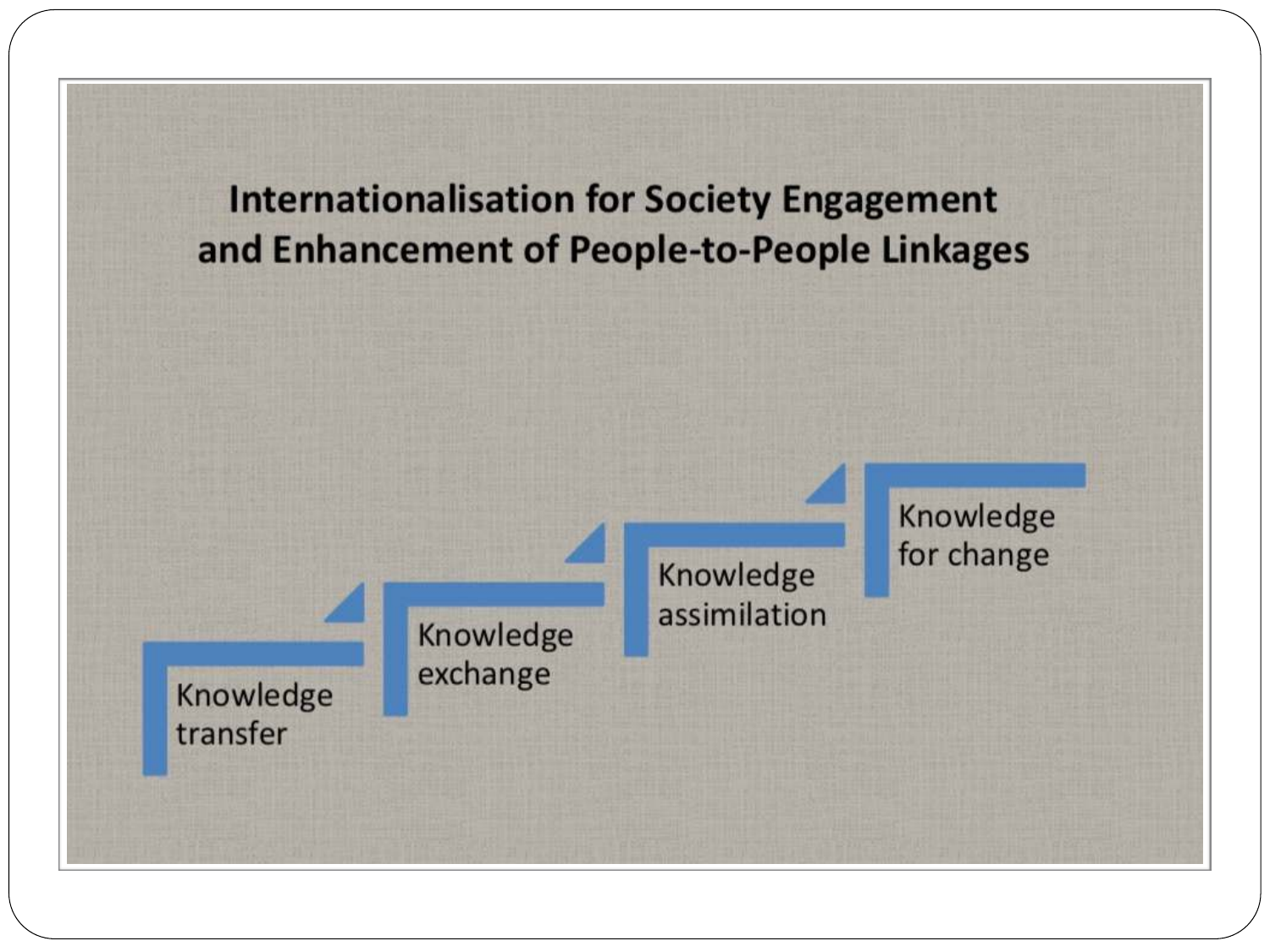